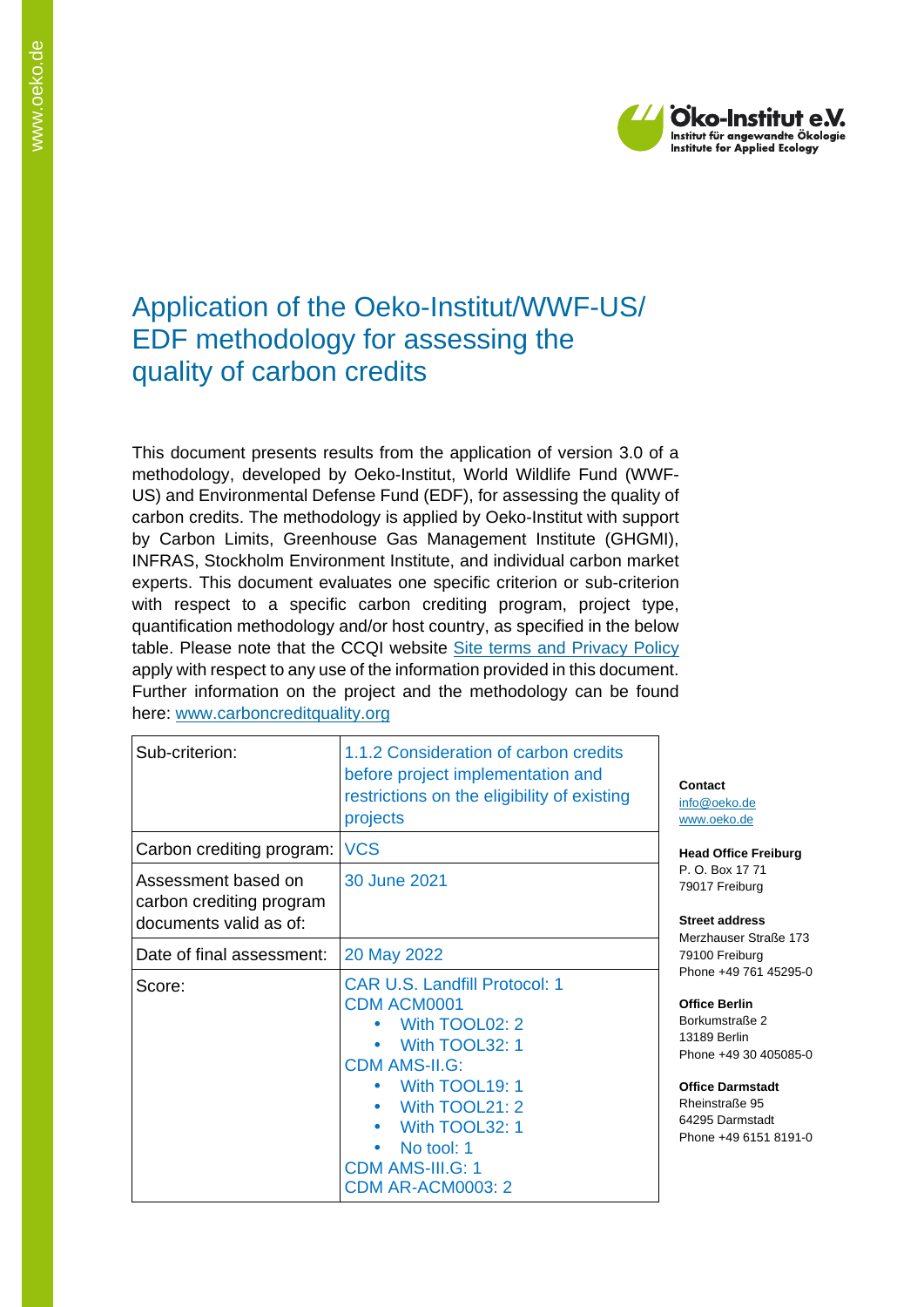# **Assessment**

## **Indicator 1.1.2.1**

## **Relevant scoring methodology provisions**

The methodology assesses whether a carbon crediting program requires project owners to publicly document their intent to register a project the time that can lapse after the investment decision before any form of public documentation of the intent of using carbon credits must be made. The scores are applied as follows:

| The program requires public documentation of intent of registering a project:                                              |  |  |
|----------------------------------------------------------------------------------------------------------------------------|--|--|
| Before the decision to proceed with the project is made                                                                    |  |  |
| Within six months after the decision to proceed with the project is made                                                   |  |  |
| No such requirement, or more than six months are allowed to pass after the decision to<br>proceed with the project is made |  |  |

#### **Information sources considered**

- 1 VCS Program Guide Version 4.0 (19 September 2019) [https://verra.org/wp](https://verra.org/wp-content/uploads/2019/09/VCS_Program_Guide_v4.0.pdf)[content/uploads/2019/09/VCS\\_Program\\_Guide\\_v4.0.pdf](https://verra.org/wp-content/uploads/2019/09/VCS_Program_Guide_v4.0.pdf)
- 2 VCS Standard Version 4.1 (22 April 2021) [https://verra.org/wp-content/uploads/2021/04/VCS-](https://verra.org/wp-content/uploads/2021/04/VCS-Standard_v4.1.pdf)[Standard\\_v4.1.pdf](https://verra.org/wp-content/uploads/2021/04/VCS-Standard_v4.1.pdf)
- 3 VCS Methodology Requirements Version 4.0 (19 September 2019) [https://verra.org/wp](https://verra.org/wp-content/uploads/2019/09/VCS_Methodology_Requirements_v4.0.pdf)[content/uploads/2019/09/VCS\\_Methodology\\_Requirements\\_v4.0.pdf](https://verra.org/wp-content/uploads/2019/09/VCS_Methodology_Requirements_v4.0.pdf)
- 4 VCS Program Definitions Version 4.1 (9 April 2020) [https://verra.org/wp](https://verra.org/wp-content/uploads/2021/04/Program_Definitions_v4.1.pdf)[content/uploads/2021/04/Program\\_Definitions\\_v4.1.pdf](https://verra.org/wp-content/uploads/2021/04/Program_Definitions_v4.1.pdf)
- 5 VMR0006 Methodology for Installation of High Efficiency Firewood Cookstoves Version 1.0 (8 September 2020) [https://verra.org/wp-content/uploads/2020/09/VMR0006-Methodology-for-](https://verra.org/wp-content/uploads/2020/09/VMR0006-Methodology-for-Installation-of-High-Efficiency-Firewood-Cookstovev-v1.0.pdf)[Installation-of-High-Efficiency-Firewood-Cookstovev-v1.0.pdf](https://verra.org/wp-content/uploads/2020/09/VMR0006-Methodology-for-Installation-of-High-Efficiency-Firewood-Cookstovev-v1.0.pdf)
- 6 Catalogue of Approved Methodologies, Modules & Tools [https://verra.org/project/vcs](https://verra.org/project/vcs-program/methodologies/methodology-catalog/)[program/methodologies/methodology-catalog/](https://verra.org/project/vcs-program/methodologies/methodology-catalog/)
- 7 Registration and Issuance Process, Version 4.0 (19 September 2019) [https://verra.org/wp](https://verra.org/wp-content/uploads/2019/09/Registration_and_Issuance_Process_v4.0.pdf)[content/uploads/2019/09/Registration\\_and\\_Issuance\\_Process\\_v4.0.pdf](https://verra.org/wp-content/uploads/2019/09/Registration_and_Issuance_Process_v4.0.pdf)

## **Relevant carbon crediting program provisions**

Provision 1 Source 2, section 3.16.2 "Local Stakeholder Consultation", page 40: "The project proponent shall conduct a local stakeholder consultation prior to validation as a way to inform the design of the project and maximize participation from stakeholders. Such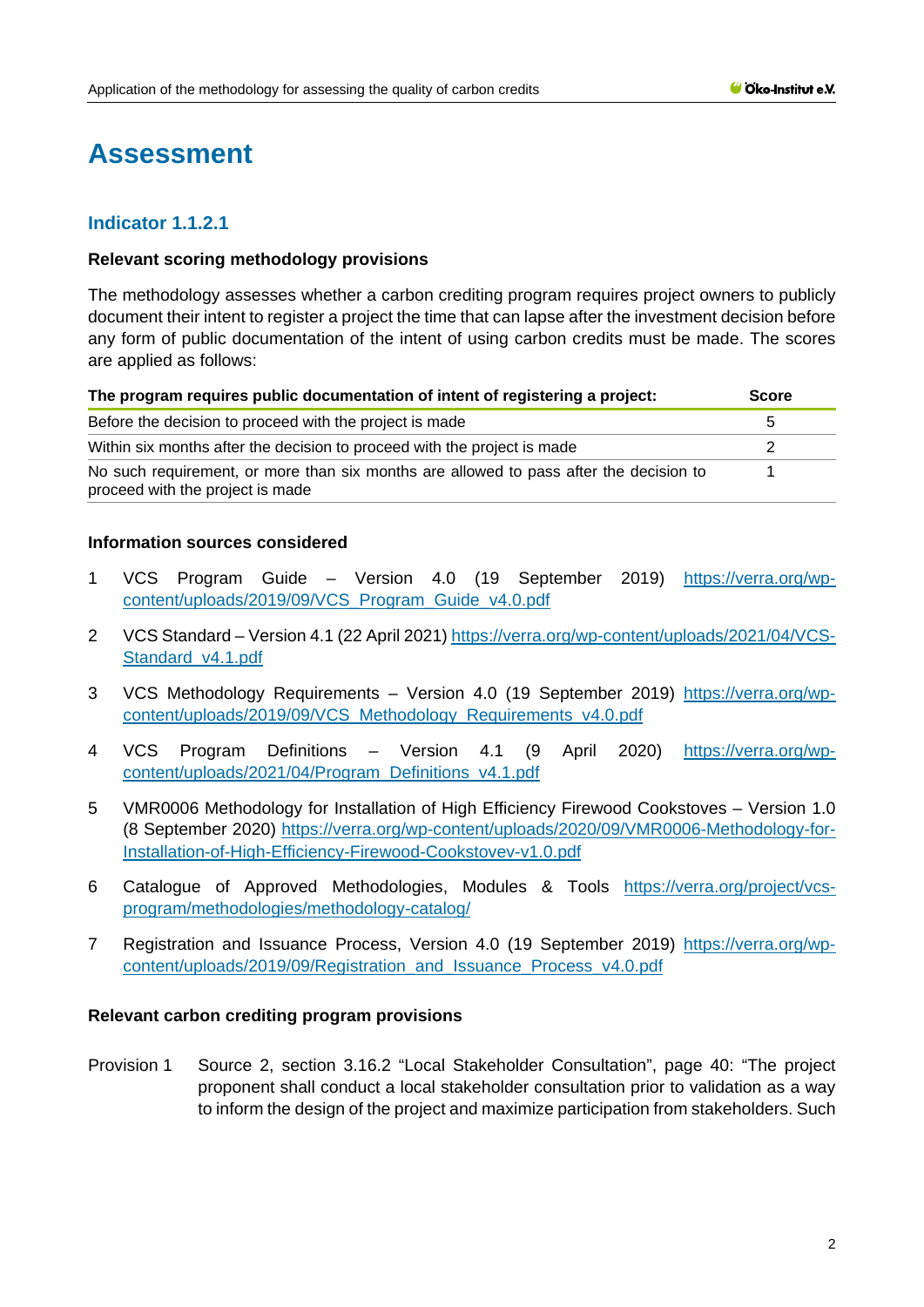consultations allow stakeholders to evaluate impacts, raise concerns about potential negative impacts and provide input on the project design."

## **Assessment outcome**

The carbon crediting program is assigned a score of 1.

## **Justification of assessment**

The carbon crediting program's provisions do not include any requirements for public documentation of intent before the investment decision. Local stakeholder consultations, which could be interpreted as a public documentation of intent, are only required prior to validation (Provision 1).

## **Indicator 1.1.2.2**

## **Relevant scoring methodology provisions**

The methodology assesses whether carbon crediting programs place a limit on the time that can lapse after a mitigation activity starts reducing or removing emissions for a project to be eligible under the program. If the program has any restrictions in place, it receives an upgrade of 1 score point to the score received under indicator 1.1.2.1 otherwise this score is retained.

| The program has time restrictions until when validation or registration needs<br>to be completed for projects that already started the mitigation activity | Upgrade to score<br>received under<br>indicator 1 |
|------------------------------------------------------------------------------------------------------------------------------------------------------------|---------------------------------------------------|
| Yes                                                                                                                                                        | +1 score point                                    |
| <b>No</b>                                                                                                                                                  | No change                                         |

## **Information sources considered**

- 1 VCS Program Guide Version 4.0 (19 September 2019) [https://verra.org/wp](https://verra.org/wp-content/uploads/2019/09/VCS_Program_Guide_v4.0.pdf)[content/uploads/2019/09/VCS\\_Program\\_Guide\\_v4.0.pdf](https://verra.org/wp-content/uploads/2019/09/VCS_Program_Guide_v4.0.pdf)
- 2 VCS Standard Version 4.1 (22 April 2021) [https://verra.org/wp-content/uploads/2021/04/VCS-](https://verra.org/wp-content/uploads/2021/04/VCS-Standard_v4.1.pdf)[Standard\\_v4.1.pdf](https://verra.org/wp-content/uploads/2021/04/VCS-Standard_v4.1.pdf)
- 3 VCS Methodology Requirements Version 4.0 (19 September 2019) [https://verra.org/wp](https://verra.org/wp-content/uploads/2019/09/VCS_Methodology_Requirements_v4.0.pdf)[content/uploads/2019/09/VCS\\_Methodology\\_Requirements\\_v4.0.pdf](https://verra.org/wp-content/uploads/2019/09/VCS_Methodology_Requirements_v4.0.pdf)
- 4 VCS Program Definitions Version 4.1 (9 April 2020) [https://verra.org/wp](https://verra.org/wp-content/uploads/2021/04/Program_Definitions_v4.1.pdf)[content/uploads/2021/04/Program\\_Definitions\\_v4.1.pdf](https://verra.org/wp-content/uploads/2021/04/Program_Definitions_v4.1.pdf)
- 5 VMR0006 Methodology for Installation of High Efficiency Firewood Cookstoves Version 1.0 (8 September 2020) [https://verra.org/wp-content/uploads/2020/09/VMR0006-Methodology-for-](https://verra.org/wp-content/uploads/2020/09/VMR0006-Methodology-for-Installation-of-High-Efficiency-Firewood-Cookstovev-v1.0.pdf)[Installation-of-High-Efficiency-Firewood-Cookstovev-v1.0.pdf](https://verra.org/wp-content/uploads/2020/09/VMR0006-Methodology-for-Installation-of-High-Efficiency-Firewood-Cookstovev-v1.0.pdf)
- 6 Catalogue of Approved Methodologies, Modules & Tools [https://verra.org/project/vcs](https://verra.org/project/vcs-program/methodologies/methodology-catalog/)[program/methodologies/methodology-catalog/](https://verra.org/project/vcs-program/methodologies/methodology-catalog/)
- 7 Registration and Issuance Process, Version 4.0 (19 September 2019) [https://verra.org/wp](https://verra.org/wp-content/uploads/2019/09/Registration_and_Issuance_Process_v4.0.pdf)[content/uploads/2019/09/Registration\\_and\\_Issuance\\_Process\\_v4.0.pdf](https://verra.org/wp-content/uploads/2019/09/Registration_and_Issuance_Process_v4.0.pdf)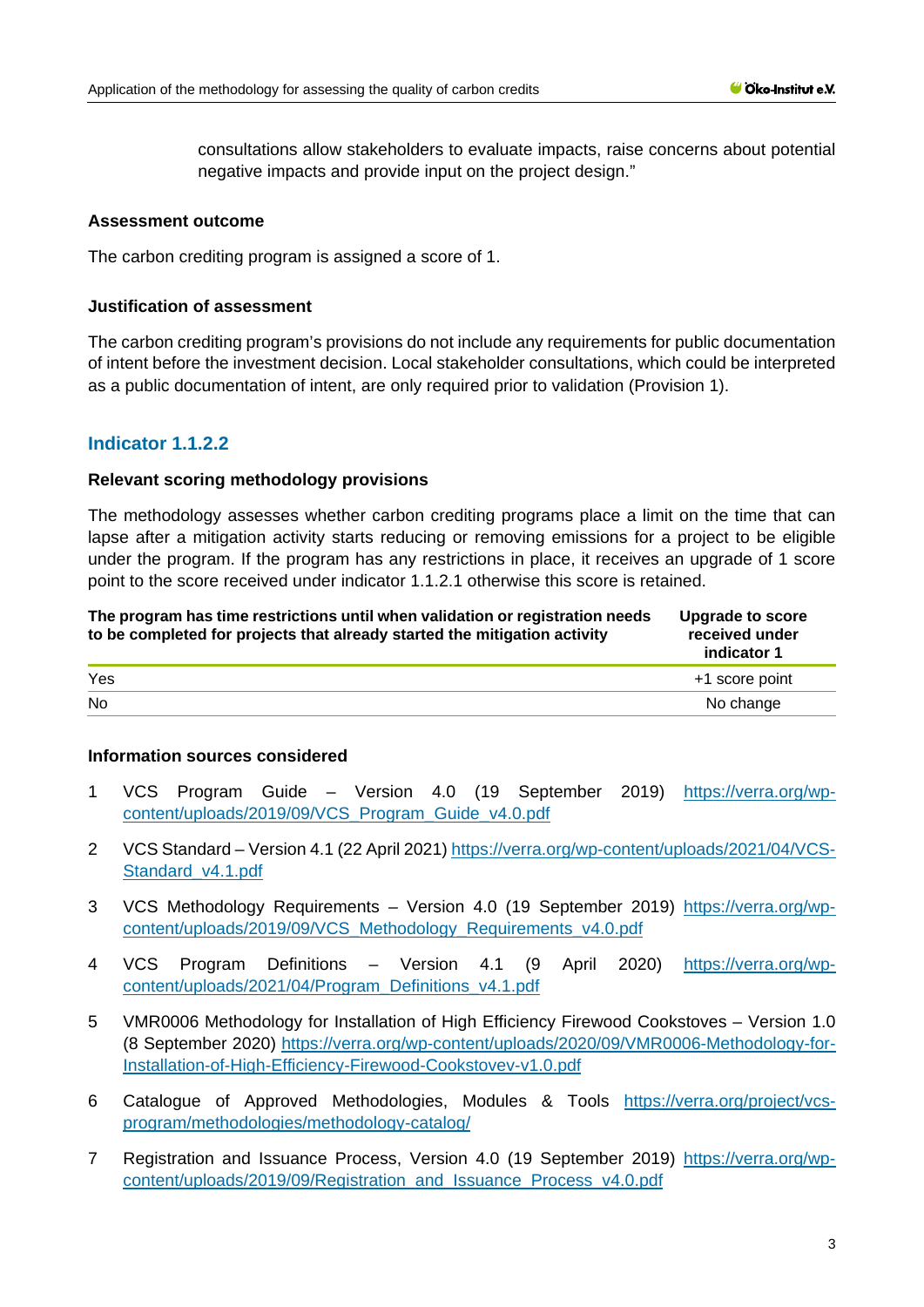#### **Relevant carbon crediting program provisions**

- Provision 1 Source 2, section 3.7 "Project Start Date Concept", page 25: "The project start date of a non-AFOLU project is the date on which the project began generating GHG emission reductions or removals. The project start date of an AFOLU project is the date on which activities that led to the generation of GHG emission reductions or removals are implemented (e.g., preparing land for seeding, planting, changing agricultural or forestry practices, rewetting, restoring hydrological functions, or implementing management or protection plans). Projects shall complete validation within specific timeframes from the project start date."
- Provision 2 Source 2, sections 3.7.1 3.7.2 "Project Start Date Requirements Non-AFOLU Projects", page 25: "Non-AFOLU projects shall complete validation within two years of the project start date. Additional time is granted for non-AFOLU projects to complete validation where they are applying a new VCS methodology. Specifically, projects using a new VCS methodology and completing validation within two years of the approval of the methodology by Verra may complete validation within four years of the project start date.

Note that new VCS methodology in this context refers to both newly issued VCS methodologies and newly issued VCS revisions to approved GHG program methodologies. The grace period does not apply in relation to any subsequent versions of such new methodologies and new methodology revisions that may be issued."

- Provision 3 Source 2, section 3.7.3 "Project Start Date Requirements AFOLU Projects", page 25: "AFOLU projects shall complete validation within five years of the project start date."
- Provision 4 Source 2, sections 3.7.4 and 3.7.5 "Project Start Date Requirements ODS Projects", page 26: "ODS projects shall comply with at least one of the following in relation to project start date:

1) The project start date shall not be before the Montreal Protocol production phaseout deadline (except for critical/essential uses) for the relevant ODS as it applies to the host country and/or any country from which ODS destroyed by the project is imported (as applicable); or

2) The project start date shall not be before the date the host country and/or any country from which ODS destroyed by the project is imported (as applicable) implements the production phase-out, or consumption phase-out where such country does not produce the relevant ODS, of the relevant ODS (critical/essential uses exempted). Such phase-outs shall be implemented in combination with an import ban on the relevant ODS (critical/essential uses exempted). This project start date requirement accounts for countries that phase-out the relevant ODS in advance of their Montreal Protocol production phase-out deadline.

Note – The project can destroy ODS that has not been phased out under either of the two options in above (e.g., if one ODS has contaminated another), but it shall receive no credit for the destruction of such ODS. Note also that the relevant production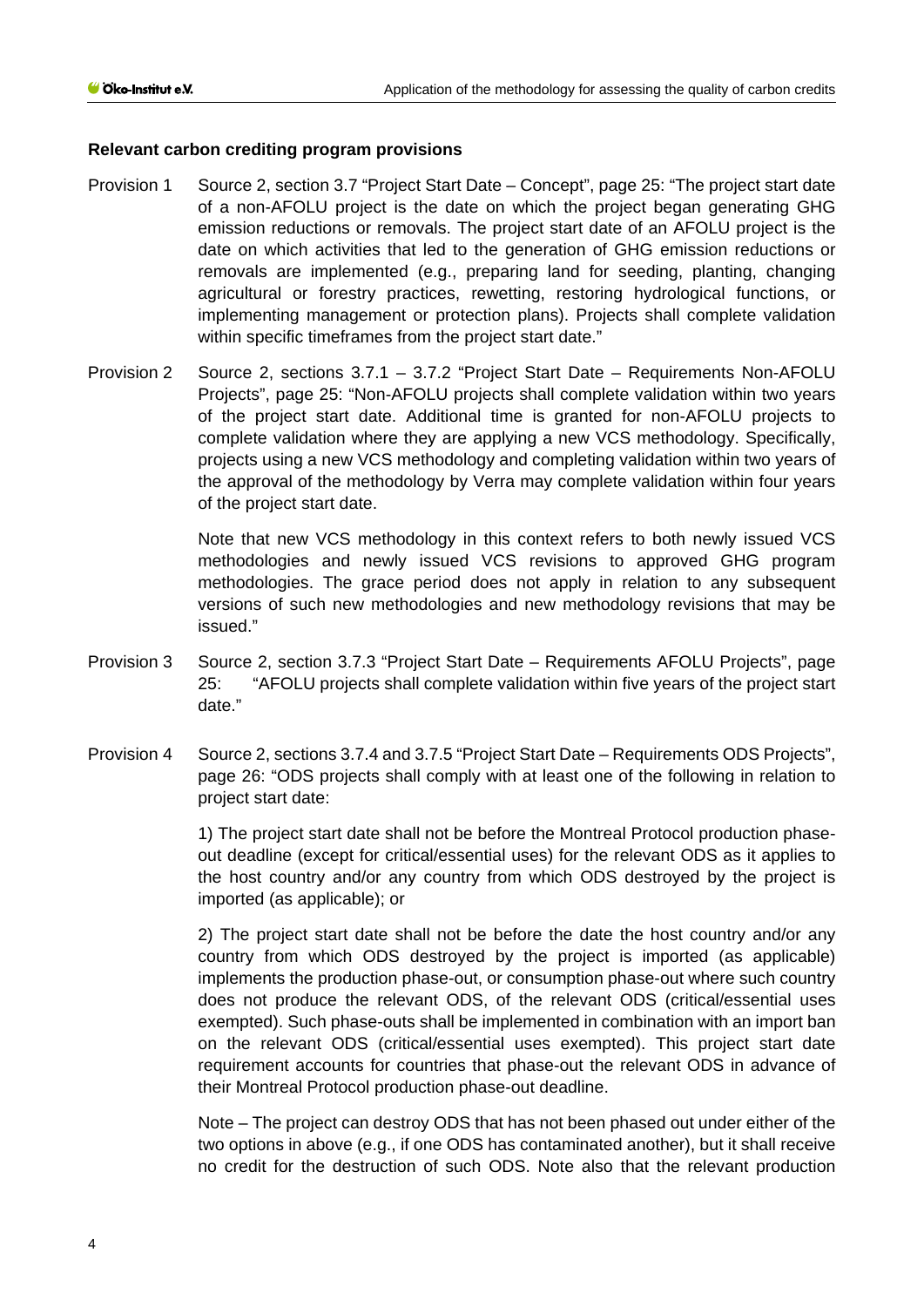*phase-out deadlines are those of the individual substances and not the substance groups.*

Note – The relevant production phase-out deadlines are those of the individual substances and not the substance groups."

Where the project imports ODS, it shall provide documentary evidence, such as shipping manifests and bills of lading, to demonstrate that the ODS originates from a country meeting with the above."

- Provision 5 Source 2, section 3.7.6 "Project Start Date Standardized Methods, page 26: "Notwithstanding the requirements set out in Sections 3.7.1 – 3.7.5 above, projects applying a standardized method for determining additionality shall initiate the project pipeline listing process set out in the VCS Program document Registration and Issuance Process within the project validation timelines set out above. Validation may be completed any time thereafter. For example, a non-AFOLU project applying a standardized method for determining additionality shall initiate the project pipeline listing process within two years of the project start date, and may complete validation any time thereafter."
- Provision 6 Source 2, section 3.7.6 "Project Start Date Projects registered with Other GHG Programs", page 26: "For projects registered under an approved GHG program which are seeking registration with the VCS Program, further specification with respect to the validation deadline is set out in Sections 3.19.5 and 3.19.6."
- Provision 7 Source 2, section 3.19.5 "Approved GHG Programs", page 46: "The approved GHG program validation (or verification, where the approved GHG program does not have a validation step) or VCS validation shall be completed within the relevant validation deadline as set out in Section 3.7. Validation (or verification) is deemed to have been completed when the validation (or verification) report that is submitted to the relevant program to request registration has been issued."
- Provision 8 Source 2, section 3.19.6 "Other GHG Programs", page 47: "The validation or verification that is submitted to request registration under the other GHG program shall be completed within the relevant validation deadline set out in Section 3.7. Validation or verification is deemed to have been completed when the validation or verification report that is submitted to the other GHG program to request registration has been issued."

#### **Assessment outcome**

The program receives an upgrade to the score achieved for indicator 1.1.2.1 for projects using nonstandardized methods to demonstrate additionality. Projects applying a standardized methods to demonstrate additionality do not receive an upgrade to the score achieved for indicator 1.1.2.1.

## **Justification of assessment**

The carbon crediting program has time restrictions in place until when validation needs to be completed for projects that already started the mitigation activity (Provisions 1-4). This however only applies to projects not applying a standardized method for determining additionality (Provision 5).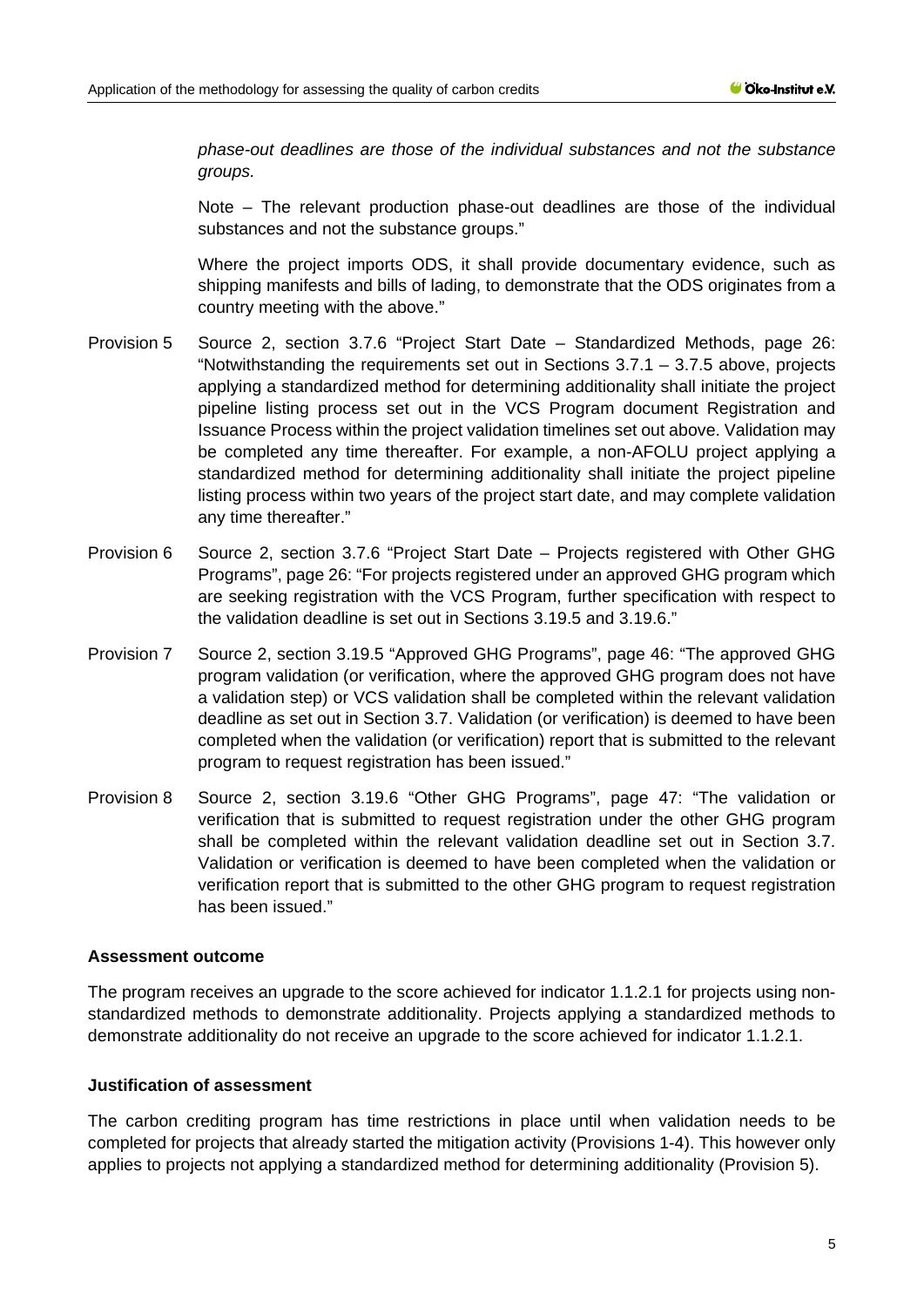Projects using a standardized method for determining additionality can complete validation any time after listing with VCS (Provision 5).

Whether a standardized or non-standardized approach can be applied for demonstrating additionality is defined in the quantification methodology applied by the project owner. Scoring for this sub-criterion is therefore differentiated by quantification methodology.

Next to VCS methodologies, project owners may also apply CAR and CDM methodologies under the VCS.

The table below displays the options that project owners can chose for demonstrating additionality for the quantification methodologies applicable under the VCS for the combination of project types and carbon crediting programs assessed.

| <b>Methods for demonstrating additionality</b><br><b>Table 1</b> |            |                        |                                                      |                  |
|------------------------------------------------------------------|------------|------------------------|------------------------------------------------------|------------------|
| <b>Project Type</b>                                              | Program    | Methodology            | Available methods to<br>demonstrate<br>additionality | Type of method   |
| <b>Landfill Gas</b><br><b>Utilization</b>                        | <b>CAR</b> | U.S. Landfill Protocol | Performance Standard<br><b>Test</b>                  | Standardized     |
|                                                                  | <b>CDM</b> | <b>ACM0001</b>         | TOOL02                                               | Non-Standardized |
|                                                                  |            |                        | TOOL32                                               | Standardized     |
|                                                                  |            |                        |                                                      | (positive list)  |
|                                                                  |            | AMS-III.G              | TOOL32                                               | Standardized     |
|                                                                  |            |                        |                                                      | (positive list)  |
| Efficient<br>Cookstoves                                          | <b>CDM</b> | AMS-II.G               | No tool                                              | Standardized     |
|                                                                  |            |                        | TOOL19                                               | Standardized     |
|                                                                  |            |                        |                                                      | (positive list)  |
|                                                                  |            |                        | <b>TOOL21</b>                                        | Non-standardized |
|                                                                  |            |                        | TOOL32                                               | Standardized     |
|                                                                  |            |                        |                                                      | (positive list)  |
| Establishment<br>of Natural<br>Forests                           | <b>CDM</b> | CDM AR-ACM0003         | A/R combined tool                                    | Non-standardized |

Source: Own representation.